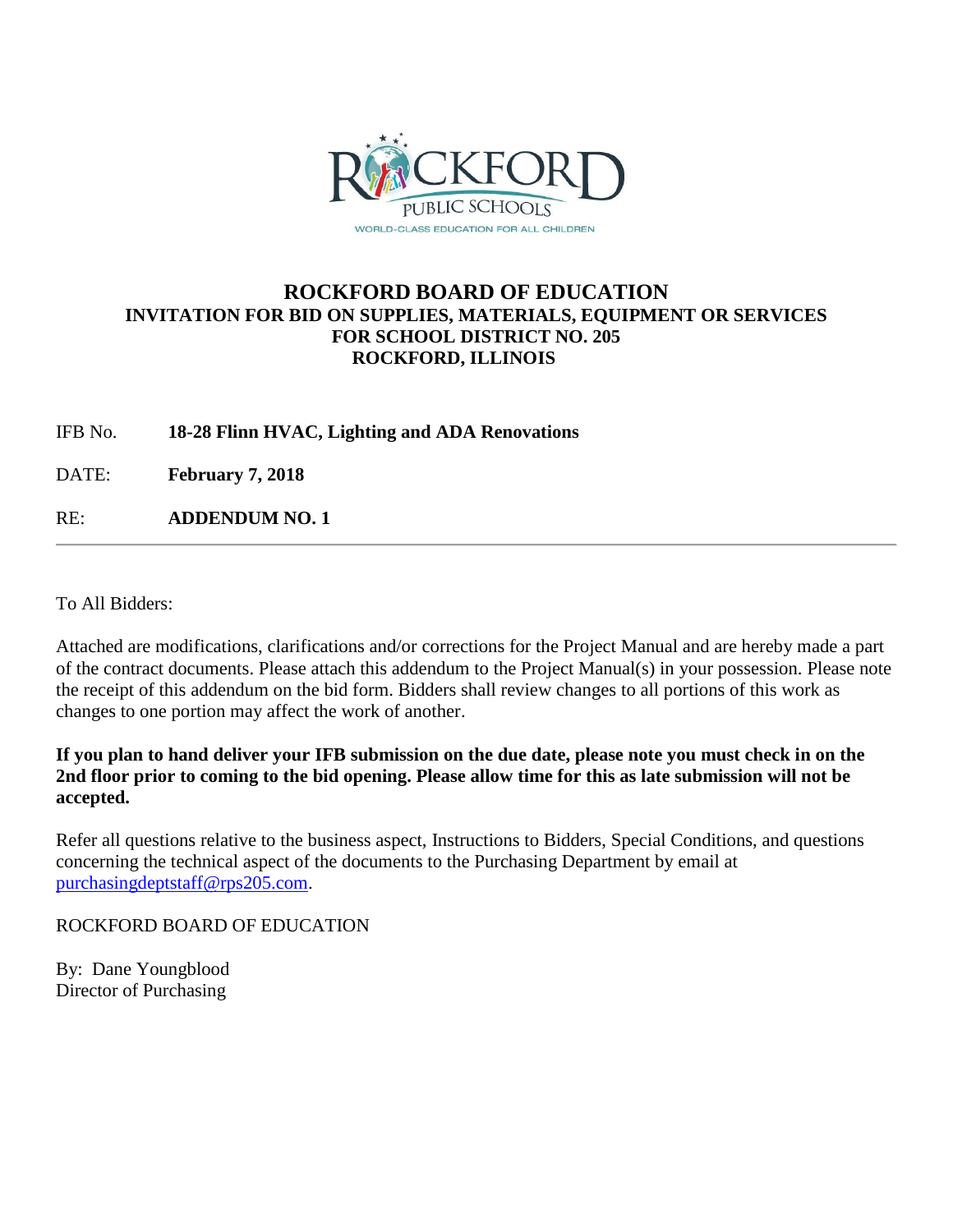#### **LARSON & DARBY GROUP**

#### ARCHITECTURE-ENGINEERING-INTERIORS

4949 Harrison Avenue, Suite 100 815/484-0739

P. O. Box 5207, Rockford, IL 61125-0207 FAX 815.229.9867

- TO: **ALL BIDDERS**
- RE: ADDENDUM #1

Changes to Bidding Documents Dated January 29, 2018

PROJECT: FLINN MIDDLE SCHOOL HVAC, LIGHTING AND ADA RENOVATIONS ROCKFORD PUBLIC SCHOOLS 205 ROCKFORD, ILLINOIS

- **PROJECT NO.:** 25109
- DATE: February 7, 2018

Please attach this Addendum to the Project Manual and Drawings for the referenced project. Take the changes to the Project Manual and Drawings into consideration in preparing your Bid.

Bidders shall make note in writing on Bid Form that this Addendum has been taken into consideration. Failure to do so may be sufficient cause to reject the Bid.

**LARSON & DARBY GROUP** 

Stephen M. Nelson

This Addendum consists of 1 page.

 $\mathbf{L}$ ADDITIONS OR CHANGES TO THE PROJECT MANUAL

#### **TABLE OF CONTENTS**

Table of Contents has been revised and re-issued. А.

DOCUMENT 00 41 00 - BID OFFER FORM

Bid Offer Form has been revised and re-issued. А.

DOCUMENT 01 12 00 - MULTIPLE CONTRACT SUMMARY

Multiple Contract Summary has been issued. А.

#### $\mathbf{II}$ . ADDITIONS OR CHANGES TO THE DRAWINGS

MD1.1

Detail 1, note to say "Existing chimney to be removed by HVAC contractor." In lieu of А. "Existing chimney to be removed by others."

ELECTRICAL DRAWINGS

General Note to say "All work on second floor is by Alternate E3." Α.

### END OF ADDENDUM #1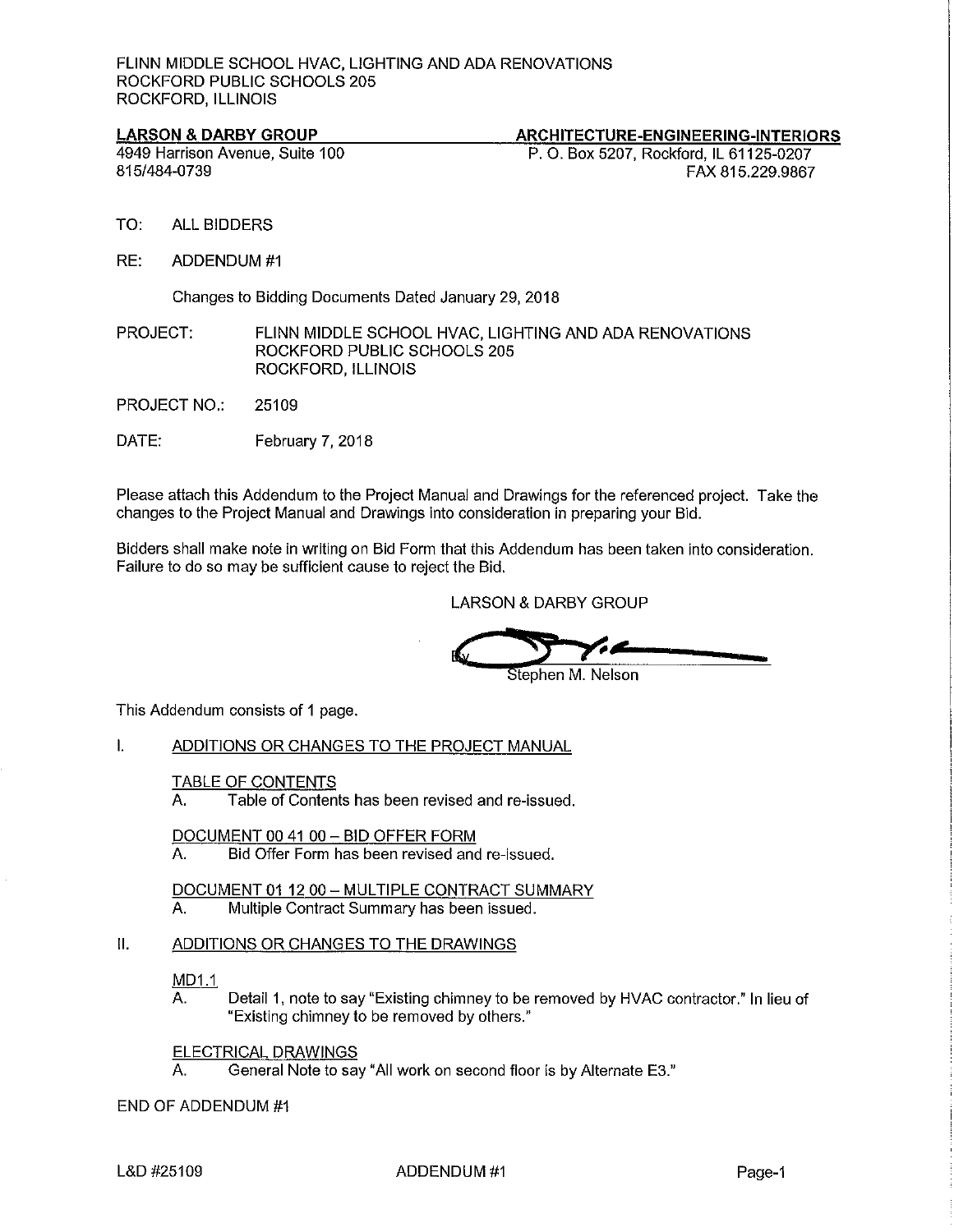### TABLE OF CONTENTS

**NOTE REGARDING SEPARATE PRIME CONTRACTS: Work of each of the Separate Prime Contracts (HVAC Work, and Electrical Work) at Flinn Middle School is subject to requirements of specification Sections as indicated below by an X.** 

**Work of each of the Separate Prime Contracts is further detailed in specification Section 01 12 00 – MULTIPLE CONTRACT SUMMARY.**

|                      | <b>SEPARATE PRIME CONTRACTS</b>                                         | <b>HVAC</b><br><b>WORK</b>   | <b>ELECTRICAL</b><br><b>WORK</b>                   |
|----------------------|-------------------------------------------------------------------------|------------------------------|----------------------------------------------------|
|                      | PROCUREMENT AND CONTRACTING                                             |                              |                                                    |
|                      | <b>DOCUMENTS</b>                                                        |                              |                                                    |
|                      |                                                                         |                              |                                                    |
|                      | <b>DIVISION 00 - PROCUREMENT AND</b><br><b>CONTRACTING REQUIREMENTS</b> |                              |                                                    |
| By RPS               |                                                                         | X                            | X                                                  |
| 00 41 00             | <b>Bid Offer Form</b>                                                   | $\overline{X}$               | X                                                  |
| 00 73 00             | <b>Supplementary Conditions</b>                                         | $\times$                     | X                                                  |
|                      |                                                                         |                              |                                                    |
|                      | <b>SPECIFICATIONS</b>                                                   |                              |                                                    |
|                      |                                                                         |                              |                                                    |
|                      | <b>DIVISION 01 - GENERAL REQUIREMENTS</b>                               |                              |                                                    |
| 01 10 00             | Summary                                                                 | X<br>$\overline{\mathsf{X}}$ | X<br>$\overline{\mathsf{x}}$                       |
| 01 12 00             | <b>Multiple Contract Summary</b>                                        | $\overline{\mathsf{x}}$      | $\overline{\mathsf{x}}$                            |
| 01 20 00             | <b>Price And Payment Procedures</b>                                     | $\overline{\mathsf{X}}$      | $\overline{\mathsf{x}}$                            |
| 01 30 00             | <b>Administrative Requirements</b>                                      | $\overline{\mathsf{x}}$      | $\overline{X}$                                     |
| 01 50 00<br>Controls | <b>Temporary Facilities And</b>                                         |                              |                                                    |
| 01 60 00             | <b>Product Requirements</b>                                             |                              |                                                    |
| 01 70 00             | <b>Execution And Closeout</b>                                           | $\frac{x}{x}$                | $\overline{\mathsf{X}}$<br>$\overline{\mathsf{x}}$ |
| Requirements         |                                                                         |                              |                                                    |
| 01 78 23             | Operation and Maintenance                                               | $\overline{\mathsf{x}}$      | $\overline{X}$                                     |
| Data                 |                                                                         |                              |                                                    |
| 01 78 39             | <b>Project Record Documents</b>                                         | X                            | X                                                  |
|                      |                                                                         |                              |                                                    |
|                      | <b>DIVISION 02 - EXISTING CONDITIONS</b>                                |                              |                                                    |
| 02 41 19             | <b>Selective Structure Demolition</b>                                   | X                            | X                                                  |
|                      |                                                                         |                              |                                                    |
|                      | <b>DIVISION 03 - CONCRETE</b>                                           |                              |                                                    |
| 03 30 00             | Cast-in-place Concrete                                                  | X                            |                                                    |
|                      |                                                                         |                              |                                                    |
|                      | <b>DIVISION 04 - UNIT MASONRY</b>                                       |                              |                                                    |
| 04 20 00             | Unit Masonry                                                            | X                            |                                                    |
|                      | <b>DIVISION 05 - METALS</b>                                             |                              |                                                    |
|                      | 05 50 00 Metal Fabrications                                             | X                            |                                                    |
| 05 52 00             | <b>Metal Railings</b>                                                   | X                            |                                                    |
|                      |                                                                         |                              |                                                    |
|                      | <b>DIVISION 07 - THERMAL AND MOISTURE</b>                               |                              |                                                    |
| <b>PROTECTION</b>    |                                                                         |                              |                                                    |
| 07 84 13             | <b>Penetration Firestopping</b>                                         | $\overline{\mathsf{X}}$      | X                                                  |
| 07 92 00             | <b>Joint Sealants</b>                                                   | $\overline{\mathsf{x}}$      | X                                                  |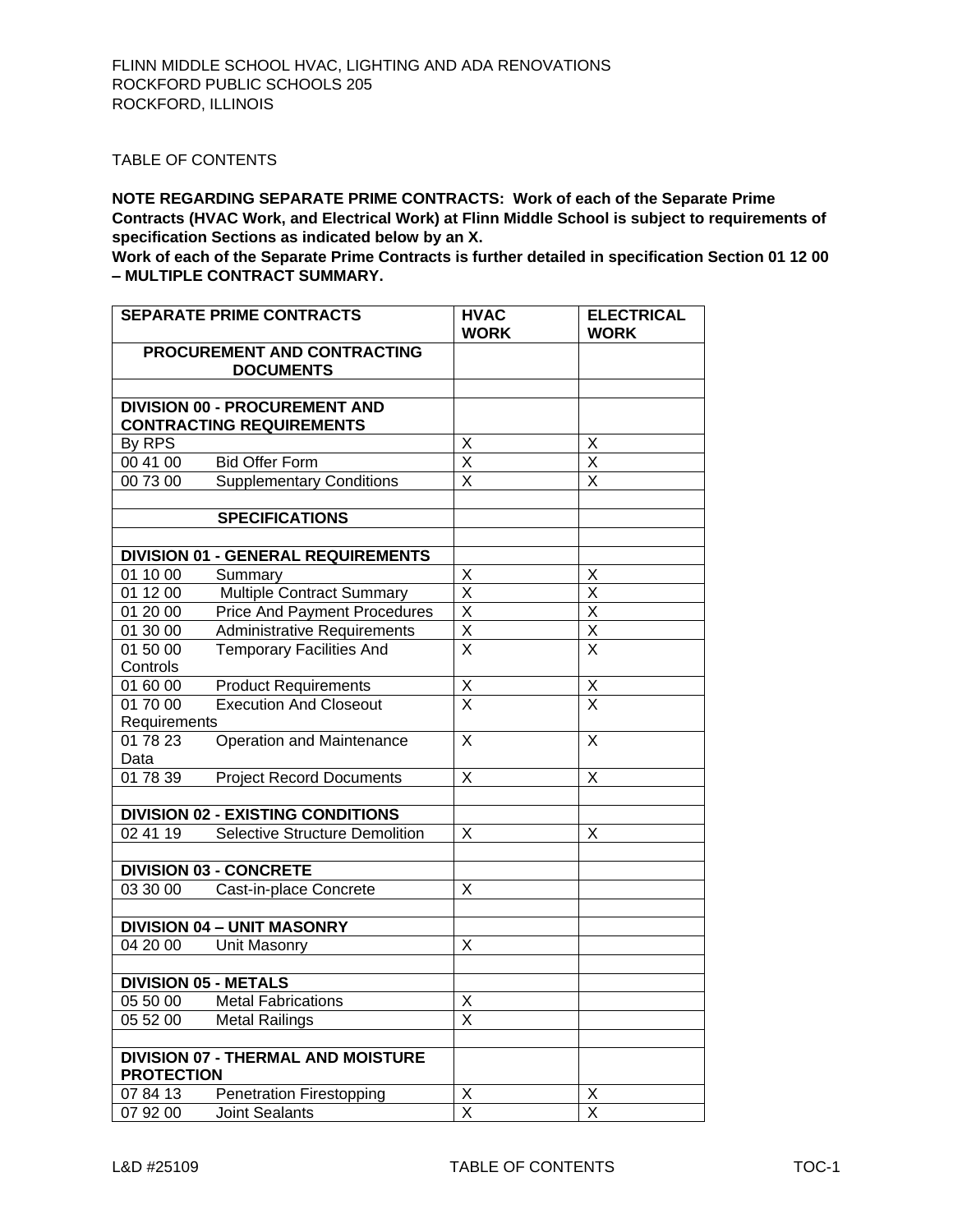|                           | <b>SEPARATE PRIME CONTRACTS</b>        | <b>HVAC</b>                         | <b>ELECTRICAL</b> |
|---------------------------|----------------------------------------|-------------------------------------|-------------------|
|                           |                                        | <b>WORK</b>                         | <b>WORK</b>       |
|                           | <b>DIVISION 08 - OPENINGS</b>          |                                     |                   |
| 08 11 13                  | <b>Hollow Metal Doors and Frames</b>   | $\overline{\mathsf{X}}$             |                   |
| 081416                    | <b>Flush Wood Doors</b>                | $\overline{\mathsf{x}}$             |                   |
| 08 71 00                  | Door Hardware                          | $\overline{\mathsf{X}}$             |                   |
| 08 88 13                  | <b>Fire-Resistant Glazing</b>          | $\overline{\mathsf{x}}$             |                   |
|                           |                                        |                                     |                   |
|                           | <b>DIVISION 09 - FINISHES</b>          |                                     |                   |
| 09 22 16                  | Non-Structural Metal Framing           | $\frac{X}{X}$                       |                   |
| 09 29 00                  | Gypsum Board                           |                                     |                   |
| 09 65 13                  | <b>Resilient Base and Accessories</b>  | $\frac{\overline{x}}{\overline{x}}$ |                   |
| 09 91 00                  | Painting                               |                                     |                   |
|                           |                                        |                                     |                   |
|                           | <b>DIVISION 14 - CONVEYING</b>         |                                     |                   |
| 14 42 00                  | <b>Wheelchair Lifts</b>                | X                                   |                   |
|                           |                                        |                                     |                   |
|                           | <b>DIVISION 22 - PLUMBING</b>          |                                     |                   |
| 22 05 53                  | Identification for Plumbing Piping     | X                                   |                   |
| and Equipment             |                                        |                                     |                   |
| 22 07 00                  | Plumbing Insulation                    | X                                   |                   |
|                           |                                        |                                     |                   |
|                           | DIVISION 23 - HEATING, VENTILATING,    | X                                   |                   |
|                           | AND AIR CONDITIONING (HVAC)            |                                     |                   |
| 23 05 13                  | <b>Common Motor Requirements</b>       | X                                   |                   |
| For HVAC Equipment        |                                        |                                     |                   |
| 23 05 16                  | Expansion Fittings And Loops for       | X                                   |                   |
| <b>HVAC Piping</b>        |                                        |                                     |                   |
| 23 05 19                  | Meters And Gages For HVAC              | $\times$                            |                   |
| Piping                    |                                        |                                     |                   |
| 23 05 29                  | Hangers And Supports For               | X                                   |                   |
|                           | <b>HVAC Piping And Equipment</b>       |                                     |                   |
| 23 05 53                  | Identification For HVAC Piping         | X                                   |                   |
| And Equipment             |                                        |                                     |                   |
| 23 05 93                  | Testing, Adjusting, And                | X                                   |                   |
| <b>Balancing For HVAC</b> |                                        |                                     |                   |
| 23 07 13                  | Duct Insulation                        | Χ                                   |                   |
| 23 07 16                  | <b>HVAC Equipment Insulation</b>       | $\overline{\mathsf{x}}$             |                   |
| 23 07 19                  | <b>HVAC Piping Insulation</b>          | X                                   |                   |
| 23 09 00                  | <b>Instrumentation And Control For</b> | X                                   |                   |
| <b>HVAC</b>               |                                        |                                     |                   |
| 23 09 93                  | Sequence Of Operations For             | X                                   |                   |
| <b>HVAC Controls</b>      |                                        |                                     |                   |
| 23 11 23                  | Natural Gas Piping                     | $\frac{x}{x}$                       |                   |
| 23 22 13                  | Steam And Condensate Heating           |                                     |                   |
| Piping                    |                                        |                                     |                   |
| 23 22 16                  | Steam And Condensate Piping            | X                                   |                   |
| Specialties               |                                        |                                     |                   |
| 23 22 23                  | <b>Steam Condensate Pumps</b>          | $\frac{X}{X}$                       |                   |
| 23 25 19                  | <b>Water Treatment For Steam</b>       |                                     |                   |
| System Feedwater          |                                        |                                     |                   |
| 23 31 13                  | <b>Metal Ducts</b>                     | X                                   |                   |
| 23 33 00                  | Air Duct Accessories                   | $\overline{\mathsf{x}}$             |                   |
| 23 34 23                  | <b>HVAC Power Ventilators</b>          | $\overline{\mathsf{x}}$             |                   |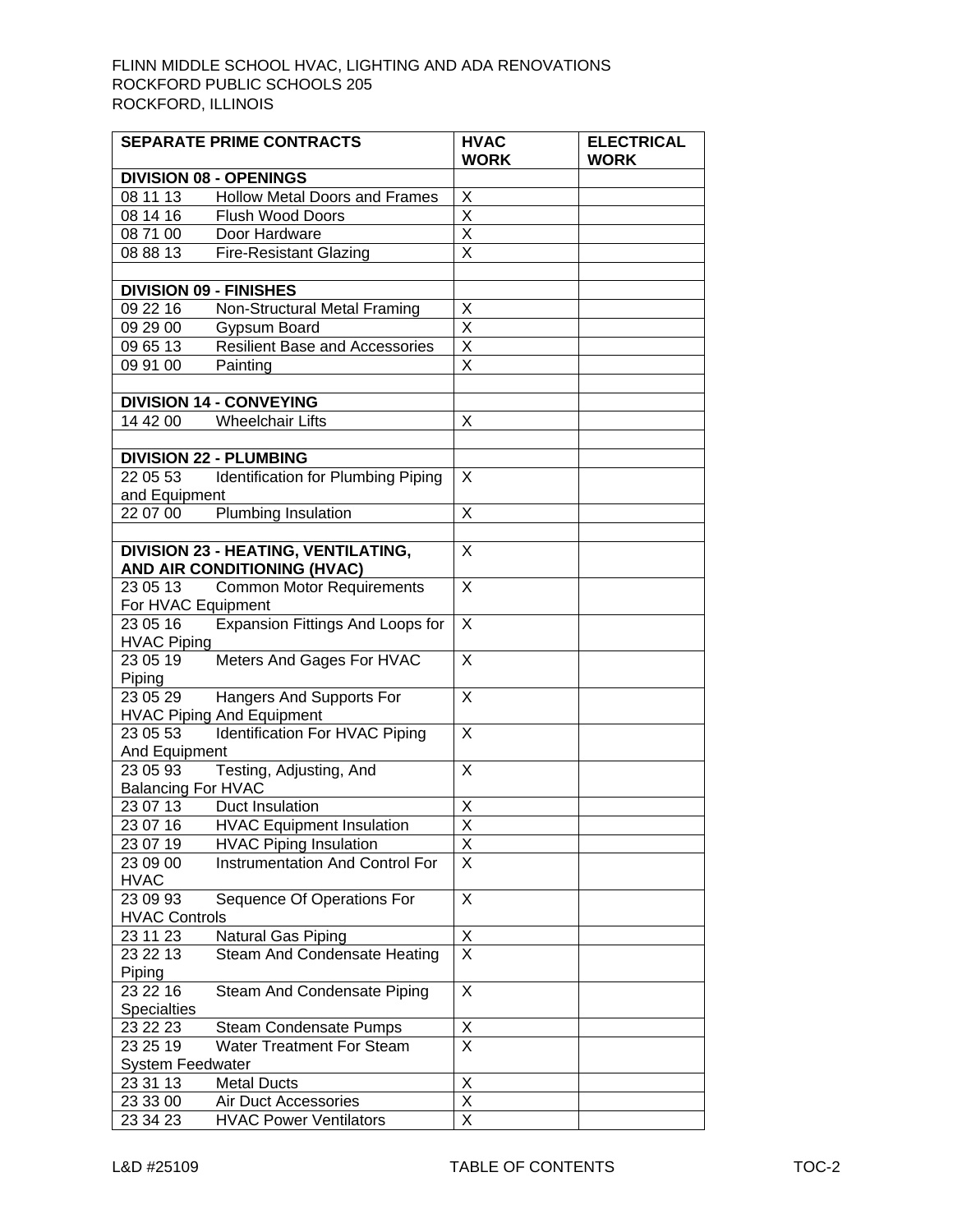| 23 51 00                     | Breechings, Chimneys, and              | X |   |  |
|------------------------------|----------------------------------------|---|---|--|
| <b>Stacks</b>                |                                        |   |   |  |
| 23 52 39                     | <b>Fire-tube Boilers</b>               | X |   |  |
| 23 53 13                     | <b>Boiler Feedwater System</b>         | X |   |  |
|                              |                                        |   |   |  |
|                              | <b>DIVISION 26 - ELECTRICAL</b>        |   |   |  |
|                              | 26 05 00 Basic Electrical Requirements |   | X |  |
|                              | 26 05 19 Low-Voltage Electrical Power  |   | X |  |
| <b>Conductors and Cables</b> |                                        |   |   |  |
| 26 05 29                     | Hangers and Supports for               |   | X |  |
| <b>Electrical Systems</b>    |                                        |   |   |  |
|                              | 26 05 33 Raceway and Boxes for         |   | X |  |
| <b>Electrical Systems</b>    |                                        |   |   |  |
| 26 05 53                     | <b>Identification for Electrical</b>   |   | X |  |
| Systems                      |                                        |   |   |  |
| 26 08 00                     | <b>Electrical Demolition for</b>       |   | X |  |
| Remodeling                   |                                        |   |   |  |
| 26 09 23                     | <b>Lighting Control Devices</b>        |   | X |  |
| 26 09 43                     | <b>Network Lighting Controls</b>       |   | X |  |
| 26 24 16                     | Panelboards                            |   | X |  |
| 26 27 26                     | <b>Wiring Devices</b>                  |   |   |  |
| 26 28 16                     | <b>Enclosed Switches and Circuit</b>   |   | X |  |
| <b>Breakers</b>              |                                        |   |   |  |
| 26 29 13                     | <b>Enclosed Controllers</b>            |   | X |  |
| 26 51 00                     | Interior Lighting                      |   | Χ |  |

END OF TABLE OF CONTENTS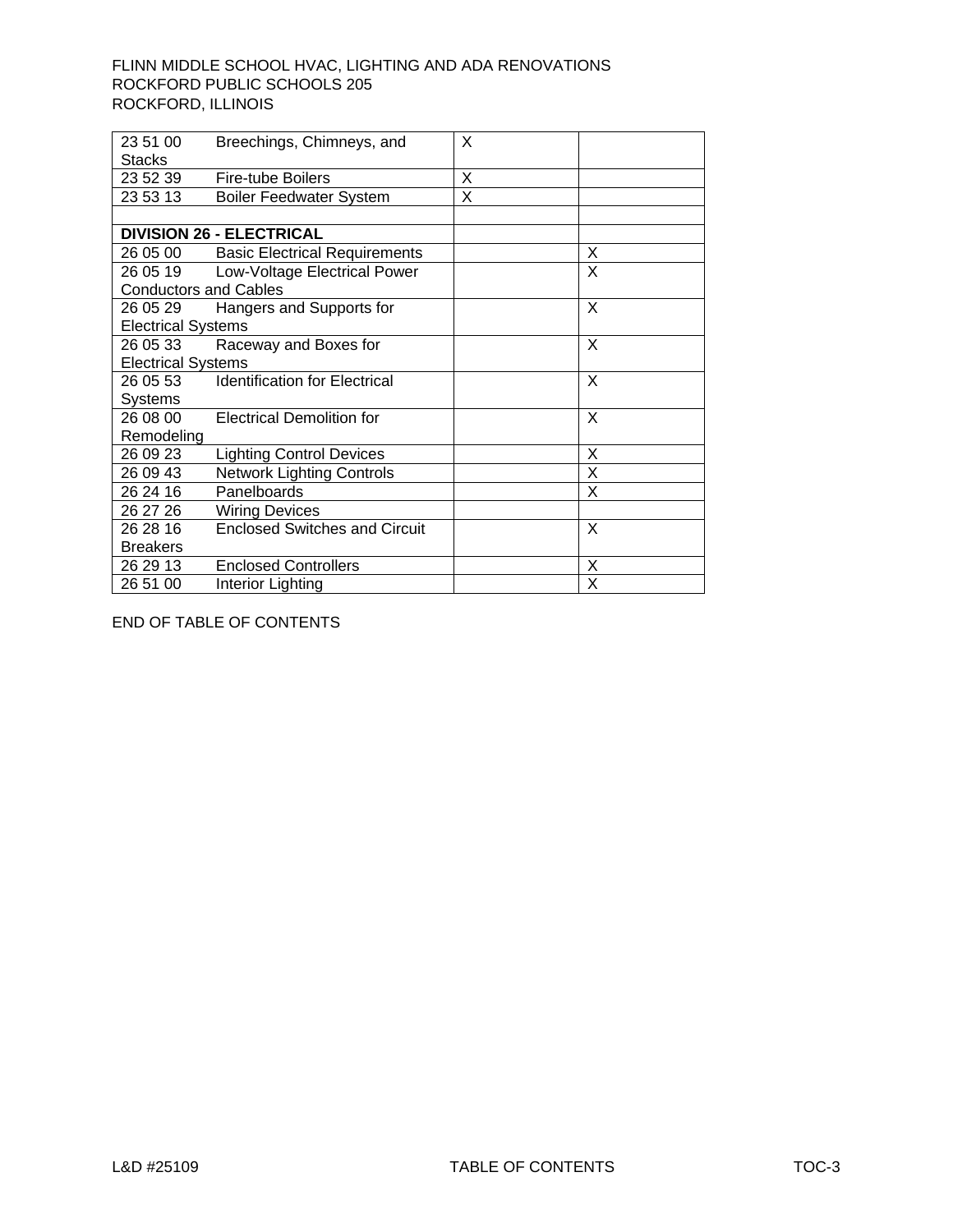#### BOARD OF EDUCATION ROCKFORD SCHOOL DISTRICT NO. 205

# BID OFFER FORM

Bid # \_\_-\_\_ Project at .

BID SUBMITTED BY:

Date

The undersigned, having become familiar with the local conditions affecting cost of work and with the Bidding Documents, including the advertisement of the Invitation for Bid, the Instructions and Supplementary Instructions to Bidders, this Bid Offer Form, the General and Supplementary Conditions, the Drawings and Specifications, and Addenda issued thereto, as prepared and issued by the Board of Education of Rockford School District No. 205, Winnebago and Boone Counties, Illinois hereby agrees to furnish all labor, material and equipment necessary to do the Work required for the project and IFB identified above, for the amount shown below:

### Note: Contractor to write "No Bid" in the dollar amount section for any line items not bid.

| <b>BASE BID – HVAC WORK</b>                         |  |  |
|-----------------------------------------------------|--|--|
|                                                     |  |  |
|                                                     |  |  |
| DOLLARS \$                                          |  |  |
| <b>COMBINED BASE BID - HVAC AND ELECTRICAL WORK</b> |  |  |
|                                                     |  |  |
| DOLLARS \$                                          |  |  |
|                                                     |  |  |
|                                                     |  |  |
| <b>BASE BID - ELECTRICAL WORK</b>                   |  |  |

\_\_\_\_\_\_\_\_\_\_\_\_\_\_\_\_\_\_\_\_\_\_\_\_\_\_\_\_\_\_\_\_\_\_\_\_\_\_\_\_\_\_\_\_\_\_\_\_\_\_\_\_\_\_\_\_\_\_\_\_ DOLLARS \$ **COMBINED BASE BID – ELECTRICAL AND HVAC WORK** \_\_\_\_\_\_\_\_\_\_\_\_\_\_\_\_\_\_\_\_\_\_\_\_\_\_\_\_\_\_\_\_\_\_\_\_\_\_\_\_\_\_\_\_\_\_\_\_\_\_\_\_\_\_\_\_\_\_\_\_ DOLLARS \$

**ALTERNATE BIDS – ELECTRICAL WORK** E1: Base Bid – Existing Main Distribution Panels to remain. Alternate Bid – Replace Main Distribution Panels for Main **Switchboards** Add to the Base Bid the Sum of: \_\_\_\_\_\_\_\_\_\_\_\_\_\_\_\_\_\_\_\_\_\_\_\_\_\_\_\_\_\_\_\_\_\_\_\_\_\_\_\_\_\_\_\_\_\_\_\_\_\_\_\_\_\_\_\_\_\_\_\_ DOLLARS \$ E2: Base Bid – Existing electrical panels to remain. Alternate Bid – Replace indicated electrical panels with new. Add to the Base Bid the Sum of: \_\_\_\_\_\_\_\_\_\_\_\_\_\_\_\_\_\_\_\_\_\_\_\_\_\_\_\_\_\_\_\_\_\_\_\_\_\_\_\_\_\_\_\_\_\_\_\_\_\_\_\_\_\_\_\_\_\_\_\_ DOLLARS \$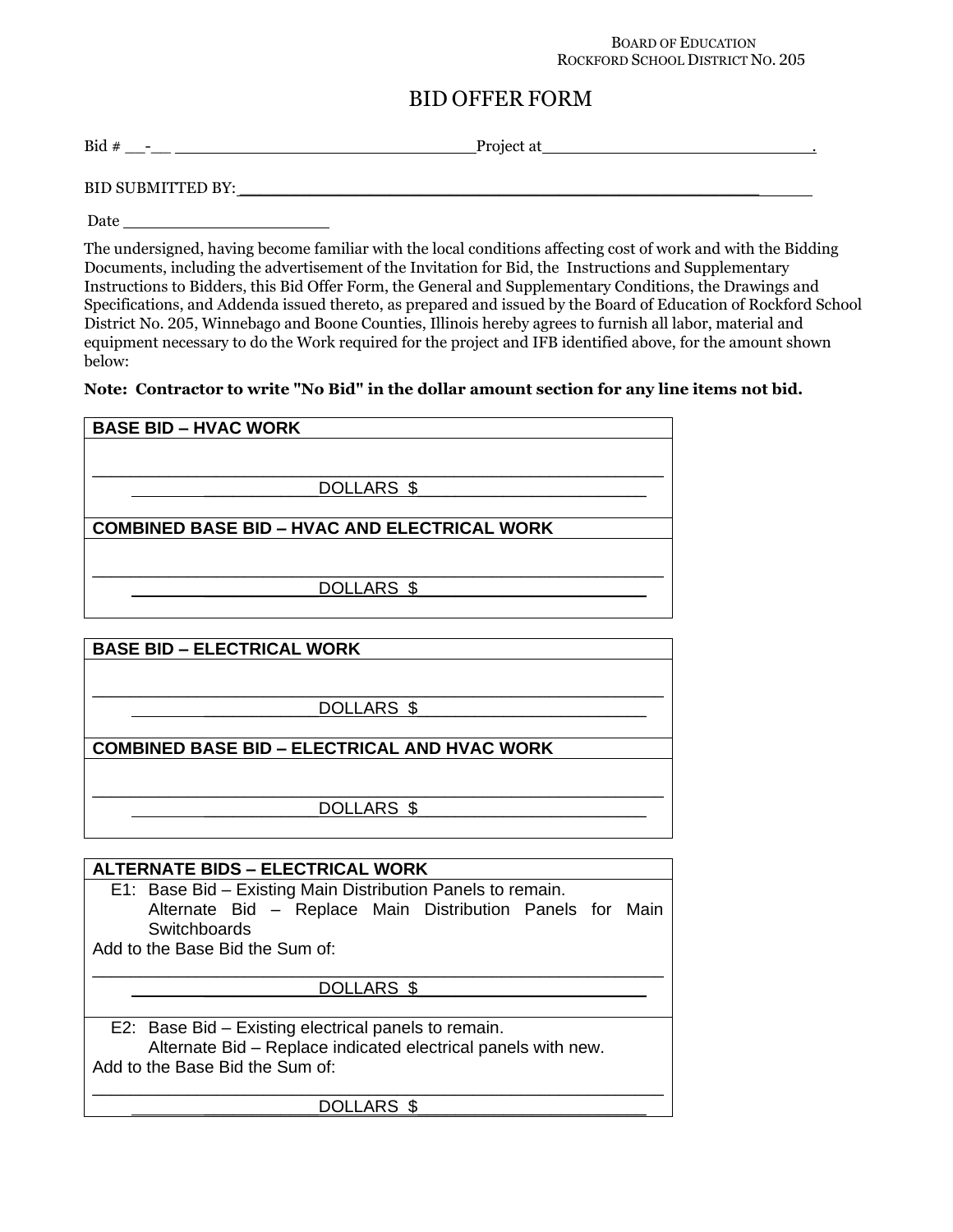#### BOARD OF EDUCATION ROCKFORD SCHOOL DISTRICT NO. 205

# BID OFFER FORM

| E3: Base Bid - Lighting on second floor to remain.                 |
|--------------------------------------------------------------------|
| Alternate Bid - Remove and replace lighting fixtures, switches and |
| controls on second floor.                                          |
| Add to the Base Bid the Sum of:                                    |
|                                                                    |
| DOLLARS \$                                                         |
|                                                                    |
|                                                                    |

### ADDENDA RECEIVED

The undersigned acknowledges receipt of Addenda \_\_\_\_ to \_\_\_\_ inclusive.

### PRE-BID MEETING ATTENDANCE

A Bidder representative attended the Pre-Bid Meeting? YES OR No .

### SITE VISIT

Existing premises and conditions were checked by an on-site inspection on .

## CONTRACTOR'S QUALIFICATION STATEMENT

A fully completed AIA Document A305-1986 Contractor's Qualification Statement is required AND MUST BE SUBMITTED WITH THE BID. Include at least three references from projects completed in the past five (5) years with phone number, date of completion, description of work, and project architect (or engineer) contact name with phone number. Projects must be similar to the scope of this bid, and the bidder must have acted in the capacity of prime or general contractor.

Contractor has adequate equipment to perform the work properly and expeditiously: \_\_ Yes \_\_ No.

### COMMENCEMENT AND COMPLETION OF CONTRACT

The undersigned agrees, if awarded the Contract, to commence the contract work within five (5) days of receipt of Order to Proceed or if required, upon execution of a formal written contract and to complete said Work within the specified completion time. The undersigned further agrees to execute the Contract, furnish satisfactory performance and payment bond as well as insurance coverage, as specified in strict accordance with the Contract Documents.

| Date of Commencement of Construction:           | June 4, 2018           |
|-------------------------------------------------|------------------------|
| Date of Substantial Completion:                 | <b>August 6, 2018</b>  |
| Date of Substantial Completion for Boiler Work: | September 14, 2018     |
| Date of Final Completion:                       | <b>August 13, 2018</b> |
| Date of Final Completion for Boiler Work:       | September 21, 2018     |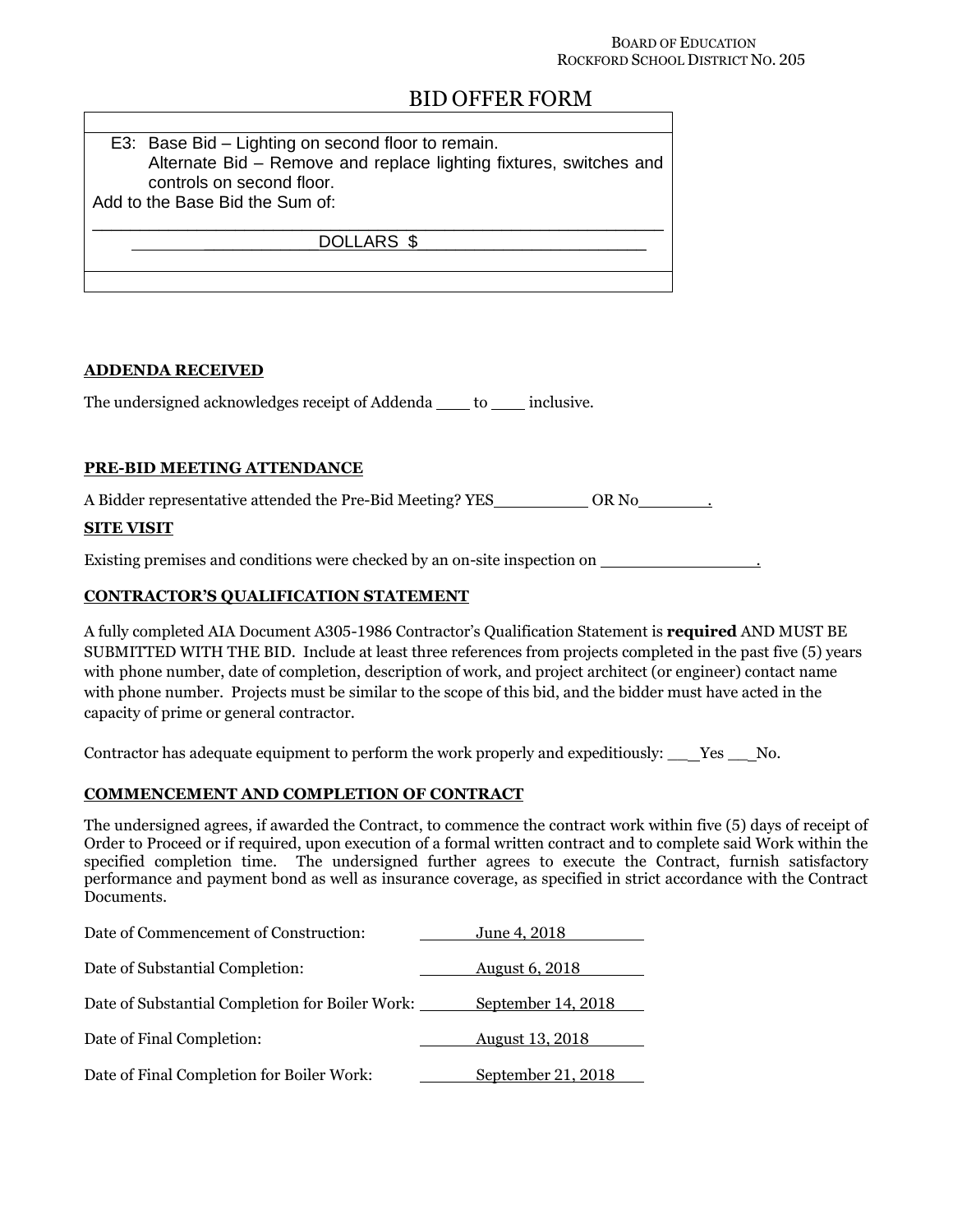#### BOARD OF EDUCATION ROCKFORD SCHOOL DISTRICT NO. 205

# BID OFFER FORM

| <b>Street</b> |       |                     |                                                                                                                                                   |
|---------------|-------|---------------------|---------------------------------------------------------------------------------------------------------------------------------------------------|
| City          | State | Zip Code            |                                                                                                                                                   |
| Phone No.     |       | Email address       |                                                                                                                                                   |
|               |       |                     |                                                                                                                                                   |
|               |       |                     |                                                                                                                                                   |
|               |       | Print name          |                                                                                                                                                   |
|               |       |                     |                                                                                                                                                   |
|               |       |                     |                                                                                                                                                   |
|               |       |                     |                                                                                                                                                   |
|               |       | BIDDER FEIN/SSN NO. | BIDDER: (Corporation) (Partnership) (Individual) Circle One<br>Subscribed and sworn to before be this ____ day of ______________________________. |

### BID DEPOSIT CERTIFICATION

A Bid Deposit is required in the amount of 5% of the total Bid including Alternate Bids. This Bid Deposit is to be a Bid Bond, Bank Draft or Certified Check made payable to the "Rockford School District No. 205", as a guarantee that if awarded all or part of the Bid, the firm will enter into a contract to perform with the Board of Education.

Amount of Total Bid  $\frac{1}{2}$ 

Amount of Bank draft or Certified Check \$

BIDDER:

Signature of Bidder or Authorized Agent

### SUBCONTRACTOR LISTING

1. Pursuant to bidding requirements for the Work:

\_\_\_\_\_\_\_\_\_\_\_\_\_\_\_\_\_\_\_\_\_\_\_\_\_\_\_\_\_\_\_\_\_\_\_\_\_\_

The Bidder, for portions of the Work equaling or exceeding  $\frac{1}{2}$  of 1% of the total Contract Sum, proposes to use the following Subcontractors. The Bidder proposes to perform all other portions of the Work with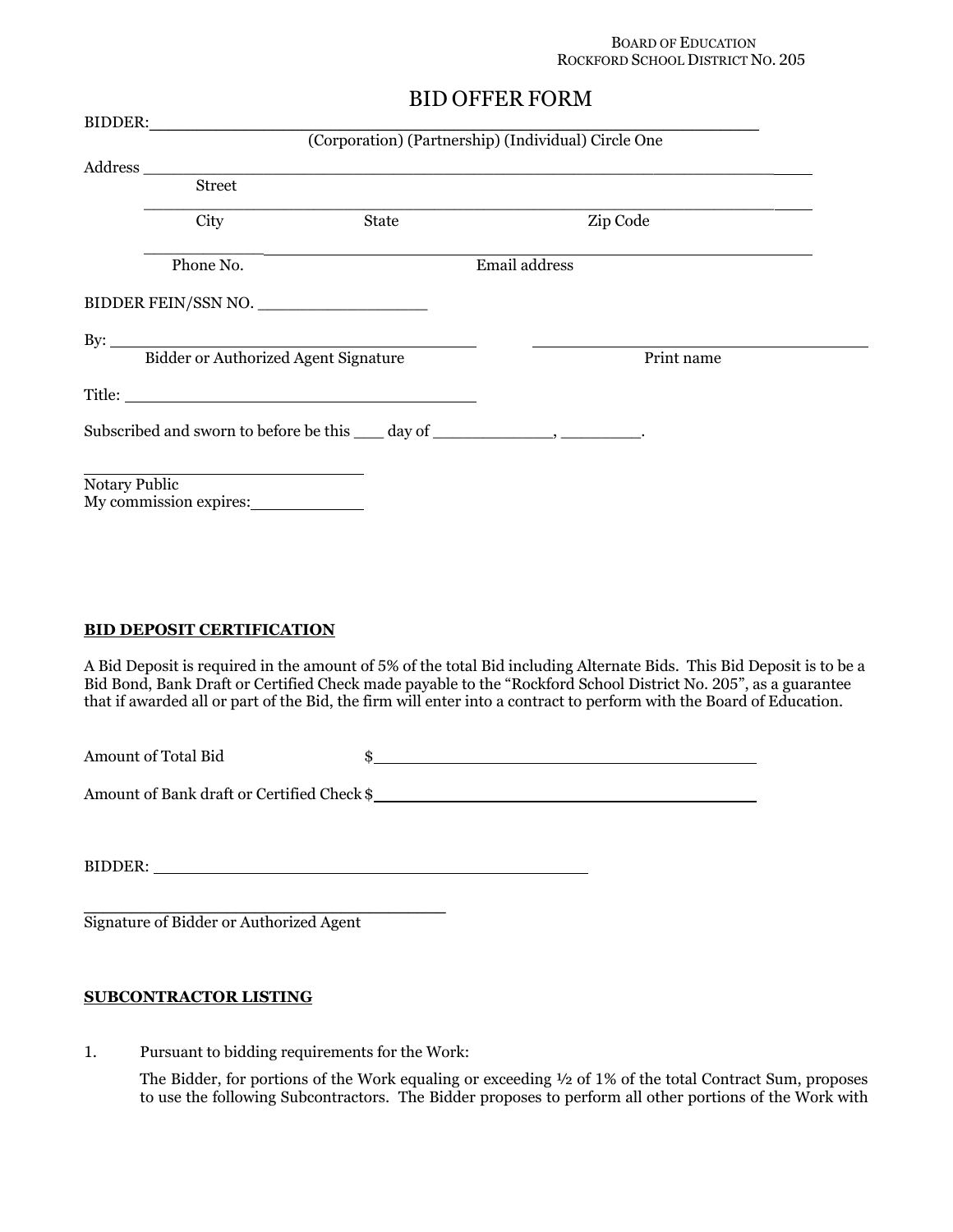### **BOARD OF EDUCATION** ROCKFORD SCHOOL DISTRICT NO. 205

# **BID OFFER FORM**

its own forces. The District reserves the right to qualify all Subcontractors. COPY AND ATTACH<br>ADDITIONAL SHEETS AS NECESSARY.

| 2. | Portion of the Work | <b>Subcontractor Name and Address</b>              |
|----|---------------------|----------------------------------------------------|
|    |                     |                                                    |
|    |                     |                                                    |
|    |                     |                                                    |
|    |                     |                                                    |
|    |                     |                                                    |
|    |                     |                                                    |
|    |                     |                                                    |
|    |                     |                                                    |
|    |                     |                                                    |
|    |                     |                                                    |
|    |                     |                                                    |
|    |                     |                                                    |
|    |                     |                                                    |
|    |                     |                                                    |
|    |                     |                                                    |
|    |                     |                                                    |
|    |                     |                                                    |
|    |                     | Bidder:                                            |
|    |                     |                                                    |
|    |                     |                                                    |
|    |                     | By: $\_\_$<br>Bidder or Authorized Agent Signature |
|    |                     |                                                    |

-END OF BID OFFER FORM-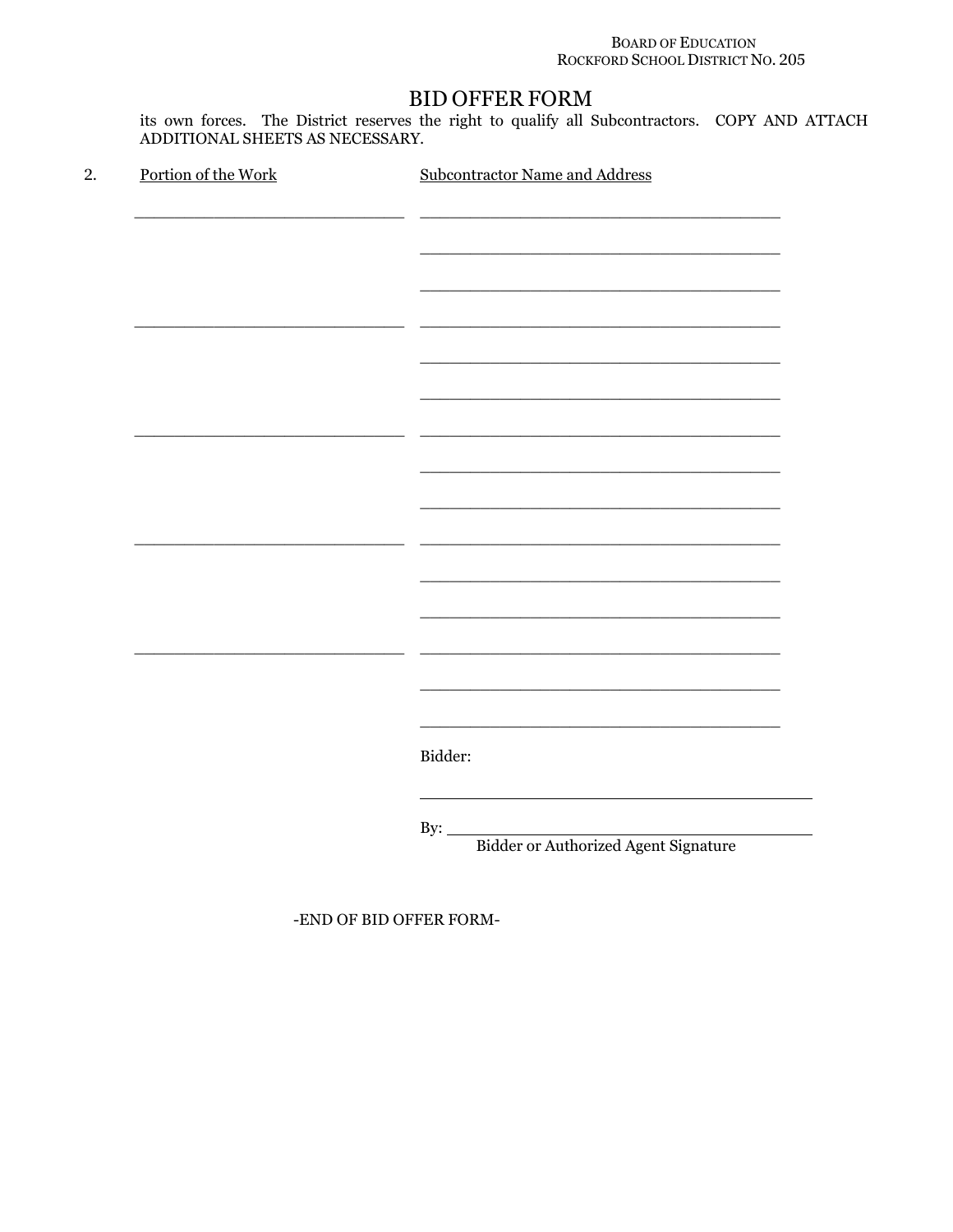### SECTION 01 12 00 - MULTIPLE CONTRACT SUMMARY

PART 1 - GENERAL

- 1.1 RELATED DOCUMENTS
	- A. Drawings and general provisions of the Contract, including General and Supplementary Conditions and other Division 01 Specification Sections, apply to this Section.

### 1.2 SUMMARY

- A. Work at Flinn Middle School shall be performed under two separate Prime Contracts:
	- 1. HVAC Work.
	- 2. Electrical Work.
- B. Section includes a summary of each contract, including responsibilities for coordination and temporary facilities and controls.
- C. Specific requirements for Work of each contract are also indicated in individual Specification Sections and on Drawings.

### 1.3 GENERAL REQUIREMENTS OF CONTRACTS

- A. Extent of Contract: Unless the Agreement contains a more specific description of the Work of each Contract, requirements indicated on Drawings and in Specification Sections determine which contract includes a specific element of Project.
	- 1. Unless otherwise indicated, the work described in this Section for each contract shall be complete systems and assemblies, including products, components, accessories, installation, and any infill, patching or repair Work required by the Contract Documents.
	- 2. Trenches and other excavation for the work of each Prime contract shall be the work of each Prime contract for its own work.
	- 3. Blocking, backing panels, sleeves, and metal fabrication supports for the work of each Prime contract shall be the work of each Prime contract for its own work.
	- 4. Furnishing and installation of access panels for the work of each Prime contract shall be the work of each Prime contract for its own work.
	- 5. Equipment pads for the work of each Prime contract shall be the work of each Prime contract for its own work.
	- 6. Roof-mounted equipment curbs for the work of each Prime contract shall be the work of each Prime contract for its own work.
	- 7. Painting for the work of each Prime contract shall be the work of each Prime contract for its own work.
	- 8. Cutting and Patching: Provided under each Prime contract for its own work.
	- 9. Through-penetration firestopping for the work of each Prime contract shall be provided by each Prime contract for its own work.
	- 10. Contractors' Startup Construction Schedule: Provided under each Prime contract for its own work.
- B. Temporary Facilities and Controls: In addition to specific responsibilities for temporary facilities and controls indicated in this Section and in Section 01 50 00 "Temporary Facilities and Controls," each Prime Contractor is responsible for the following:
	- 1. Installation, operation, maintenance, and removal of each temporary facility necessary for its own normal construction activity, and costs and use charges associated with each facility, except as otherwise provided for in this Section.
	- 2. Plug-in electric power cords and extension cords, supplementary plug-in task lighting, and special lighting necessary exclusively for its own activities.